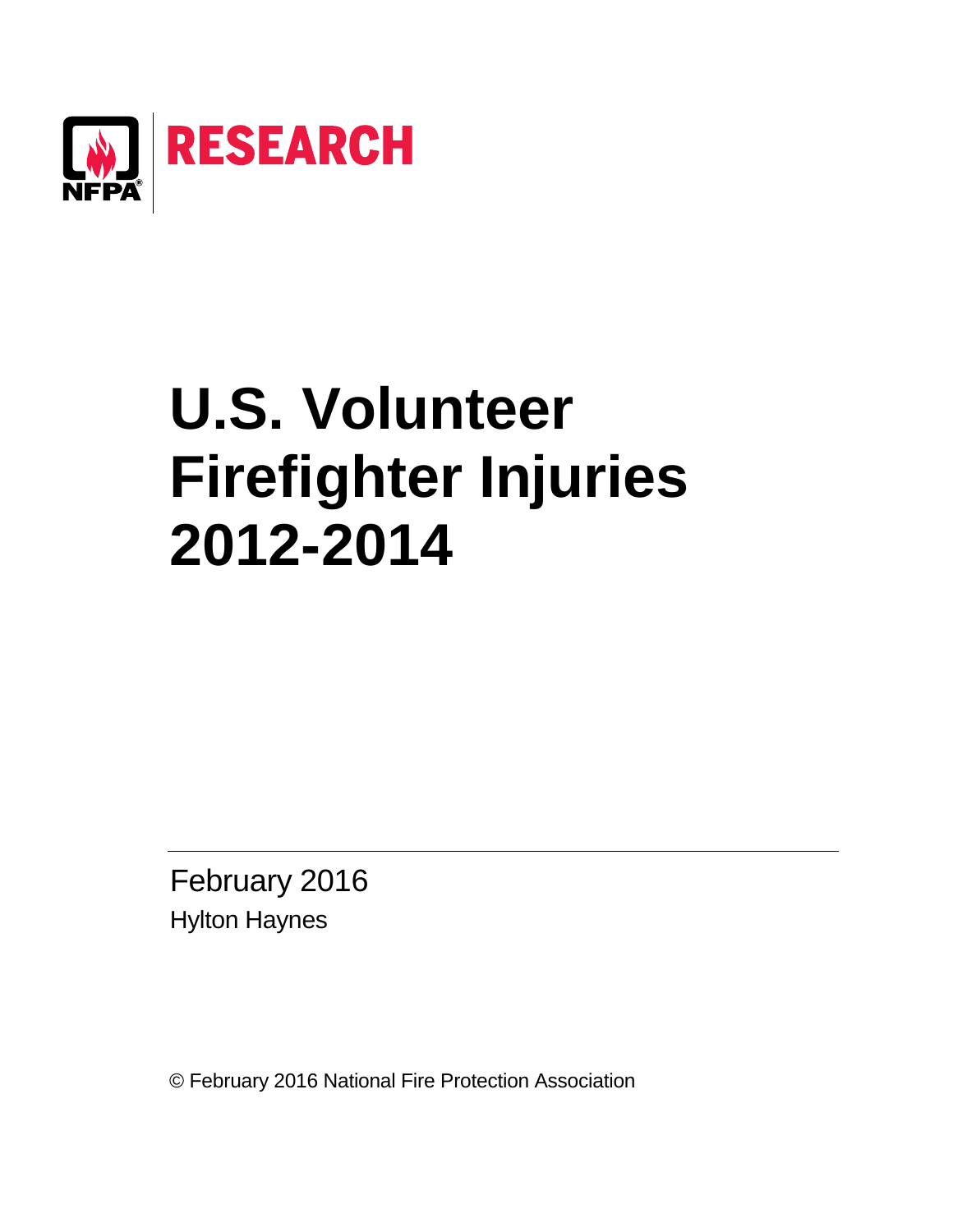## **Abstract**

Volunteer firefighters predominately protect communities with 10,000 population or less. On average during the period 2012 to 2014 injuries by type of duty, volunteers (51.6%) were more likely to receive injuries at the fireground than all firefighters combined (42.1%), and volunteers (13.5%) were less apt to be injured at non-fire emergencies than for all firefighters (21.2%). The leading types of injuries on the fireground were "strain, sprains, muscular pain", accounting for 2,105 injuries; "wound, cut, bleeding, bruise", accounting for 1,190 injuries; "frostbite and heat stroke", accounting for 755 injuries; and smoke or gas inhalation, accounting for 850 injuries. For all types of duty, "wound, cut, bleeding, bruise" and "strain, sprains, muscular pain" accounted for the largest shares of injuries. Volunteer firefighter injuries identified in this report may be preventable through training, equipment and safety programs/standard operating guidelines.

Keywords: volunteer firefighters, injuries, type of duty, nature of injury, injuries at the fireground, safety, fire departments,

## **Acknowledgements**

The NFPA gratefully thanks the many fire departments that responded to the 2012 through 2014 National Fire Experience Surveys for their continuing efforts for providing us in a timely manner the data so necessary to make national projections.

For more information about the National Fire Protection Association, visit [www.nfpa.org](http://www.nfpa.org/) or call 617-770- 3000. To learn more about the One-Stop Data Shop go to [www.nfpa.org/osds](http://www.nfpa.org/osds) or call 617-984-7451.

Copies of this analysis are available from:

National Fire Protection Association One-Stop Data Shop 1 Batterymarch Park Quincy, MA 02169-7471 [www.nfpa.org](http://www.nfpa.org/) e-mail: [osds@nfpa.org](mailto:osds@nfpa.org) phone: 617-984-7451

NFPA Index No. 1658

Copyright © 2016, National Fire Protection Association, Quincy, MA

This custom analysis is prepared by and copyright is held by the National Fire Protection Association. Notwithstanding the custom nature of this analysis, the NFPA retains all rights to utilize all or any part of this analysis, including any information, text, charts, tables or diagrams developed or produced as part hereof in any manner whatsoever as it deems appropriate, including but not limited to the further commercial dissemination hereof by any means or media to any party. Purchaser is hereby licensed to reproduce this material for his or her own use and benefit, and to display this in his/her printed material, publications, articles or website. Except as specifically set out in the initial request, purchaser may not assign, transfer or grant any rights to use this material to any third parties without permission of NFPA.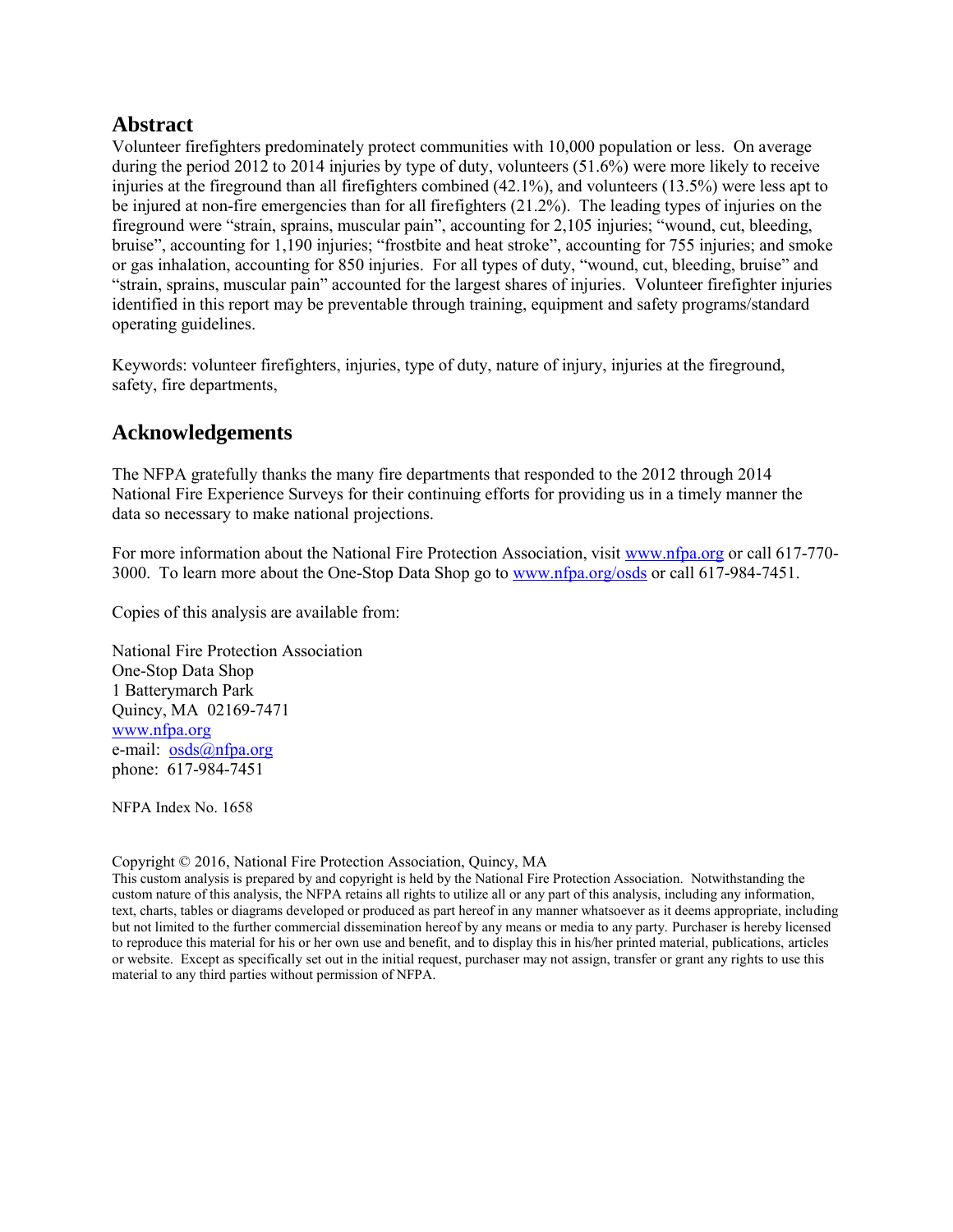## **Background**

This report analyzes national estimates of all firefighter injuries and a subset – volunteer firefighter injuries. Departments that protect communities of less than 10,000 population have a higher likelihood of being comprised of volunteer firefighters. [See Table A1 and Figure A1]. For the purpose of this report, all departments that protect communities of less than 10,000 population were categorized as 'volunteer' fire departments. Three years of data were analyzed to smooth annual variances and allow for trend analysis in categories with low annual occurrences. The estimated number of volunteer firefighter injuries, by type of duty and nature of injury, for the 2012-14 period are provided in [Table 1.](#page-6-0)

## **Objective**

The objective of the report was undertaken to compare the volunteer firefighter injury experience to all firefighter injuries. 'All firefighter injuries' refers to the combined career and volunteer firefighter injuries as estimated based on the NFPA National Fire Experience Survey and reported in the NFPA Annual Firefighter Injury Reports from 2012 to 2014. (For the latest report see: *[U.S.](http://www.nfpa.org/research/reports-and-statistics/the-fire-service/fatalities-and-injuries/firefighter-injuries-in-the-united-states)  [Firefighter Injuries, 2014](http://www.nfpa.org/research/reports-and-statistics/the-fire-service/fatalities-and-injuries/firefighter-injuries-in-the-united-states)*).

## **Methods**

The NFPA annually surveys a sample of fire departments in the United States to make national projections of the fire problem. The sample is stratified by the size of the community protected by the fire department. All U.S. fire departments that protect communities with a population more than 2,500 are included in the sample. The 13,412 departments in the nine highest strata protect a population of 289,207,946 or 91% of the U.S. population as of July, 2014. The rest of the sample included 7,687 randomly selected departments from stratum 10 (less than 2,500 population protected) for a total sample size of 21,399 or 71% of all known fire departments to the NFPA in the United States. A total of 2,972 departments responded to the 2014 fire experience survey. The national projections are made by weighting sample results according to the proportion of total U.S. population accounted for by communities of each size. Around any estimate based on a sample survey, there is a confidence interval that measures the statistical certainty (or uncertainty) of the estimate. We are confident the actual number of total firefighter injuries falls within 5.0% of the estimate. The results in this report are based on injuries that occurred during incidents attended by public fire departments. State and federal firefighting entities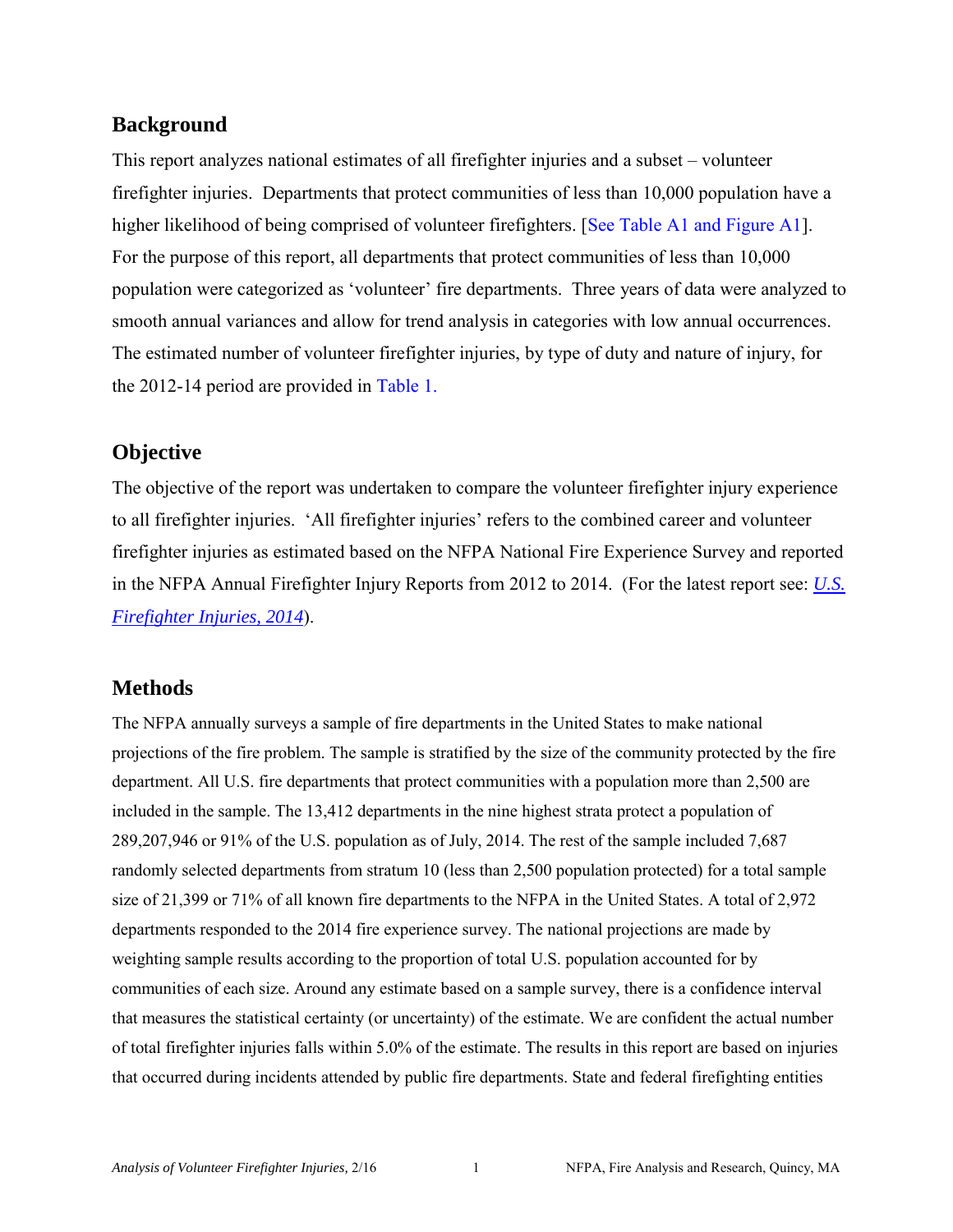were not included in this sample. No adjustments were made for injuries that occurred during fires attended solely by private fire brigades, such as: industrial or military installations.

### **Results**

For injuries by type of duty, volunteers (51.6%) were more likely to receive injuries at the fireground than all firefighters combined (42.1%), and volunteers (13.5%) were less apt to be injured at non-fire emergencies than for all firefighters (21.2%). This is due, at least in part to the fact that many smaller departments protecting 10,000 population or less do not provide EMS service, so non-fire emergencies are a smaller component of their overall incidents, while fires are a larger component [\[see Table A3\].](#page-14-0) For the period 2013 to 2014 departments protecting greater than 10,000 population were between 16 and 30 times more likely to respond to a rescue/EMS incident relative to a fire incident; whereas departments protecting populations less than 10,000 population are 4 to 10 times more likely to respond to a rescue/EMS incident relative to a fire incident (See Table A2).

For injuries at the fireground 2012 - 2014, the leading types of injuries were strain, sprains, muscular pain, accounting for 2,105 injuries; wound, cut, bleeding, bruise, accounting for 1,190 injuries; frostbite, heat stroke, accounting for 755 injuries; and smoke or gas inhalation, accounting for 850 injuries. For all types of duty, wound, cut, bleeding, bruise and strain, sprains, muscular pain accounted for the largest shares of injuries.

 [Table 2 and Figure 2](#page-7-0) provide a comparison by nature of injury and type of duty for all firefighter injuries and volunteers only. Wound, cut, bleeding, bruise injuries were more likely to occur for volunteers across all types of duty (18.0% to 26.5%) than for all firefighters (13.9% to 18.0%). Also from [Table 2,](#page-7-0) injuries due to frostbite, or heat stroke were more likely to occur for volunteers across all types of duty (2.6% to 11.4%) than for all firefighters (0.9% to 5.6%).

The NFPA has previously identified that departments protecting smaller populations were less likely to have adequate or up to date personal protective equipment than departments protecting larger communities.<sup>1</sup>

l

<sup>&</sup>lt;sup>1</sup> Third Needs Assessment of U.S. Fire service, Quincy, MA: National Fire Protection Association, June 10, 2011, pp 82-86. Or available online[: www.nfpa.org/needsassessment](http://www.nfpa.org/needsassessment)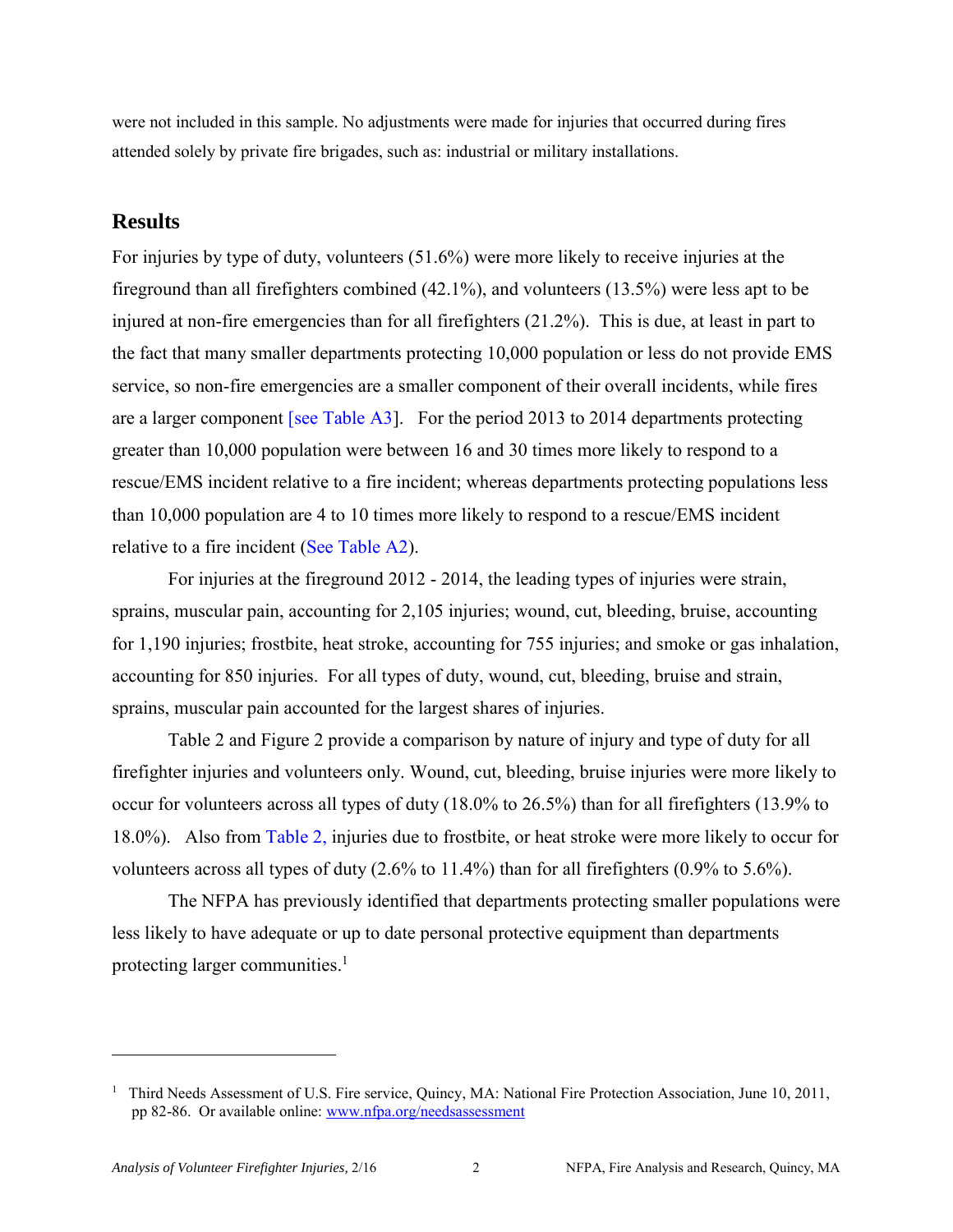Also at the fireground, smoke or gas inhalation accounted for a higher percentage of injuries for volunteers (12.9%) than for all firefighters (5.8%). The NFPA has previously identified departments protecting smaller communities were less likely to have adequate or up to date SCBA equipment than departments protecting larger communities.<sup>2</sup>

Causes of volunteer firefighter and all firefighter injuries at the fireground are provided in [Table 3.](#page-8-0) The major causes of volunteer firefighter injuries were falls, jumps, slips, trips accounting for 1,580 injuries (25.3%) of volunteer injuries, overexertion, strain accounting for 1,205 injuries (19.3%), and exposure to fire products for 1,125 injuries (18.1%). Comparison of volunteer firefighter injuries to all firefighter injuries showed fairly similar results. The major differences in injury causes at the fireground between volunteer firefighters and all firefighters are: (1) exposure to fire products, 18.1% volunteer and 11.3% all firefighters; (2) overexertion, strain, 19.3% volunteer and 26.1% all firefighters; and (3) extreme weather, 6.9% volunteer and 3.3% all firefighters.

Both exposure to fire products and extreme weather can be explained by the fact that departments protecting smaller communities are less likely to have adequate or up to date personal protective equipment than departments protecting larger communities. The higher percentage of overexertion and strain injuries with all firefighters when compared to volunteer firefighter can be explained by the large number of rescue/EMS incidents relative to fire incidents fire departments that protect larger communities report. (se[e Table A2 i](#page-13-0)n the Appendix).

#### **Conclusions**

There is a higher share of volunteer firefighter injuries on the fireground relative to all firefighters. This trend likely due to inadequate training, equipment and the condition of the equipment. Volunteer firefighter injuries such as strain, wounds, cuts, bleeding and bruising; smoke and gas inhalation and; frostbite, heatstroke continue to present a challenge to the volunteer firefighter community. Targeted training that addresses all four categories of exposures is warranted. NFPA maintains standards that may be relevant to volunteer fire departments in reducing injuries ([see Table A4\).](#page-15-0)

 $\overline{\phantom{a}}$ 

<sup>&</sup>lt;sup>2</sup> Same reference as 1, pp 77-80.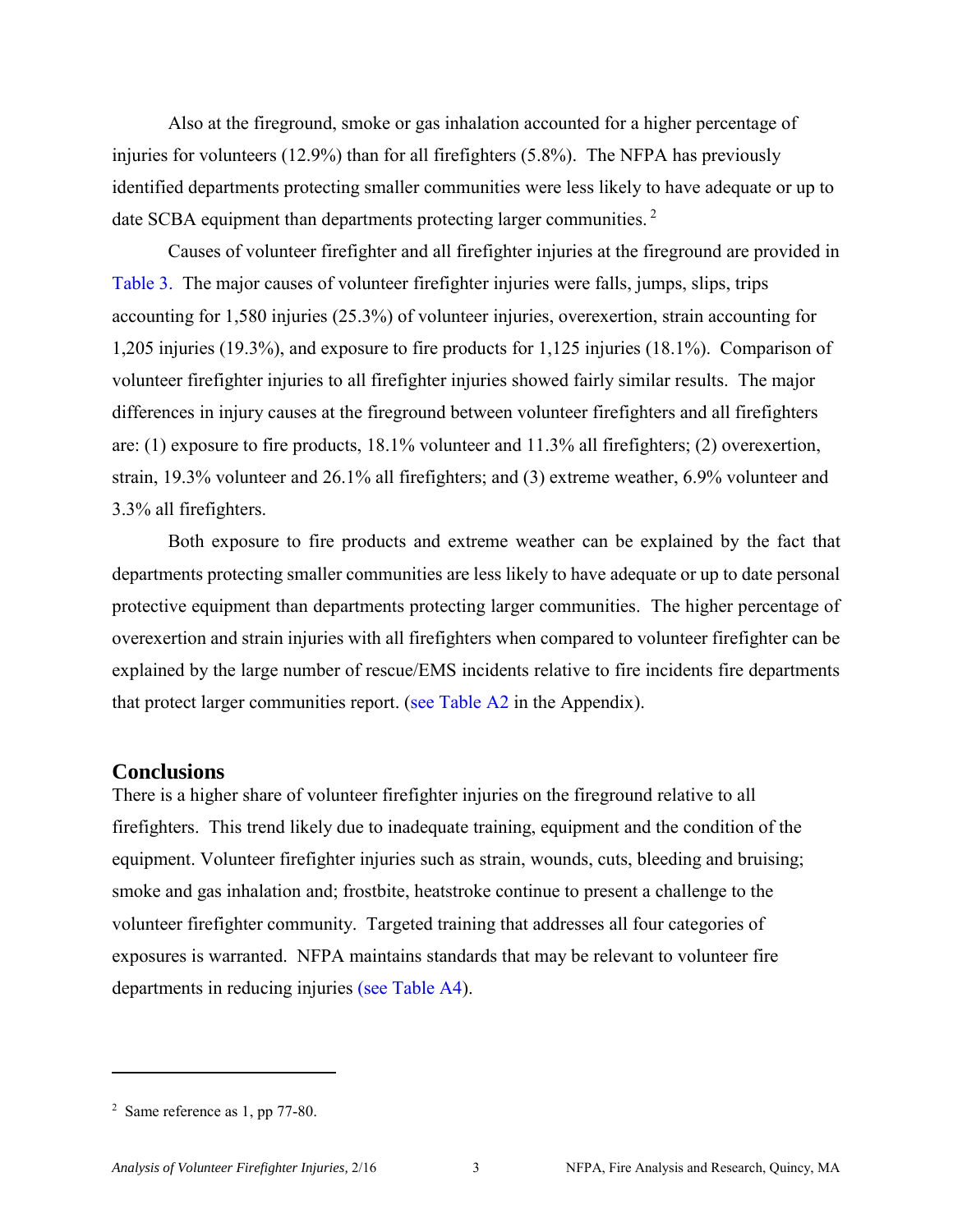[NFPA 1001 Standard for Firefighter Professional Qualifications](http://www.nfpa.org/codes-and-standards/document-information-pages?mode=code&code=1001) is the basis for beginning level Firefighter I and II. This fundamental training teaches firefighters how to perform their job safely. Proper firefighter training would may prevent actions that might cause wounds, cuts, bruises, sprain and strains. Equally important is [NFPA 1021 Standard for Fire Officer](http://www.nfpa.org/codes-and-standards/document-information-pages?mode=code&code=1021)  [Professional Qualifications](http://www.nfpa.org/codes-and-standards/document-information-pages?mode=code&code=1021) ; the fire officer directs fire operations has advanced training in fire behavior and additional response experience. Through this training the fire officer is enabled to instill a culture of safety upon the firefighters under their command, which may lead to reductions in injuries.

 Another standard that has application for the volunteer fire service is [NFPA 1051](http://www.nfpa.org/codes-and-standards/document-information-pages?mode=code&code=1051)  [Standard for Wildland Firefighter Professional Qualifications;](http://www.nfpa.org/codes-and-standards/document-information-pages?mode=code&code=1051) many volunteer fire departments in rural areas respond to brush, grass, or forest fires. Understanding the aspects of the job as it relates to wildland firefighting is important to keeping volunteer members safe.

Specialized training as defined by NFPA 1404: Standard for Fire Service Respiratory [Training](http://www.nfpa.org/codes-and-standards/document-information-pages?mode=code&code=1404) presents an opportunity to the volunteer firefighting community to reduce smoke and gas inhalation exposures. Working in immediately dangerous to life and health (IDLH) atmospheres requires proper training and the use of self-contained breathing apparatus (SCBA). Initial and continuous training and competency checks should be frequent regardless of whether the department is career or volunteer.

 With regards to frost bite and heatstroke injuries, the application of appropriate standard operating guidelines with respect to firefighter rehabilitation protocol may minimize firefighter exposure to this kind of environmental stress. [NFPA 1584 Standard on the Rehabilitation](http://www.nfpa.org/codes-and-standards/document-information-pages?mode=code&code=1584)  [Process for Members during Emergency Operations and Training Exercises](http://www.nfpa.org/codes-and-standards/document-information-pages?mode=code&code=1584) is fundamental to reducing this type of injury. This standard will enable the fire department to design a rehabilitation plan for their members and reinforce the safety culture that every fire department needs in order to be successful in the execution of their duties.

 In addition to training requirements, many injuries can be avoided through the application of adequate equipment replacement and maintenance schedules. See Appendix [Table A3 t](#page-14-0)o learn more about NFPA's public fire protection standards.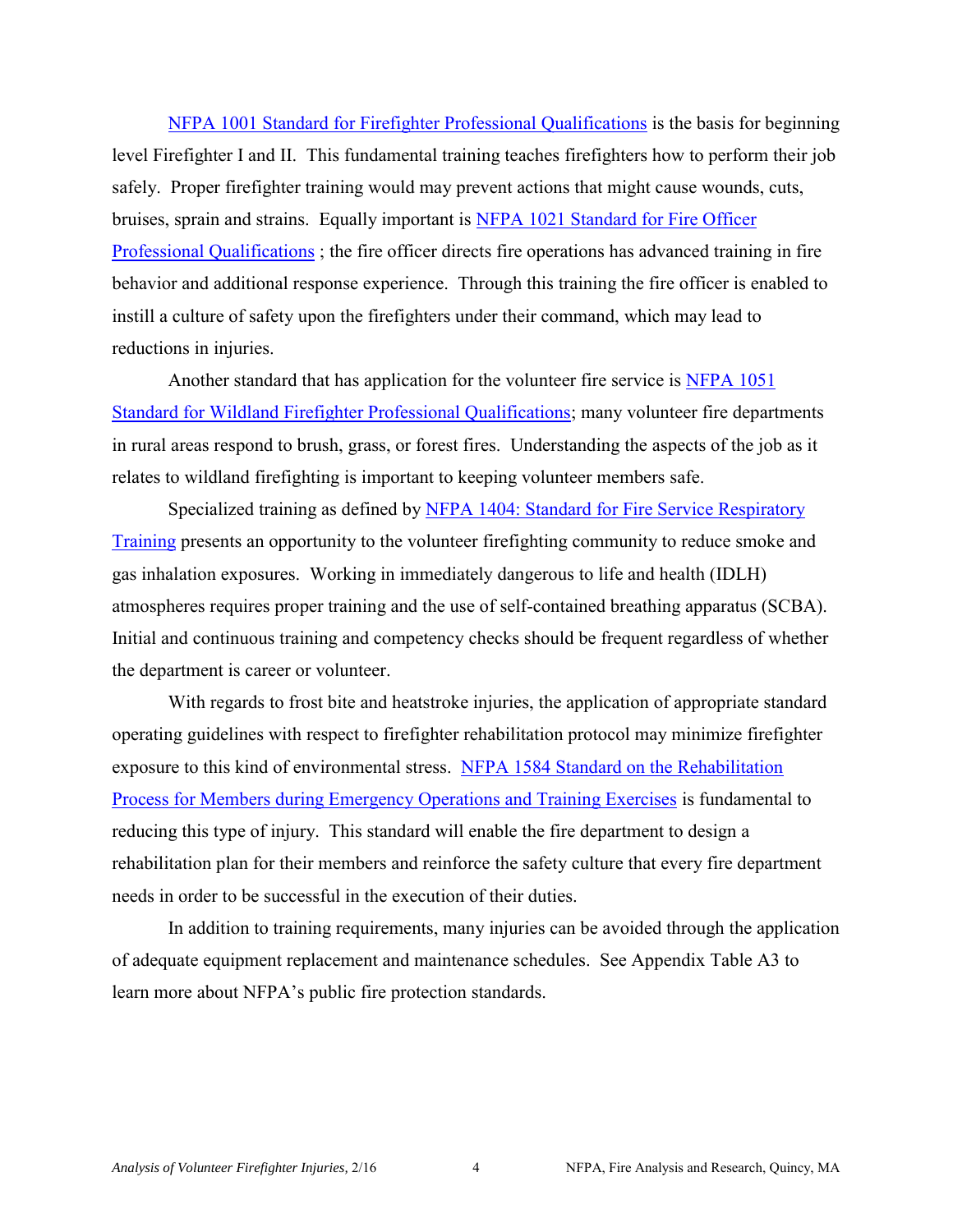#### **Table 1:**

<span id="page-6-0"></span>Firefighter Injuries by Type of Duty and Nature of Injury for Volunteers, 2012-2014 Average.

| <b>Type of Duty</b>             |                                 |                             |                                          |                 |                                |              |  |  |
|---------------------------------|---------------------------------|-----------------------------|------------------------------------------|-----------------|--------------------------------|--------------|--|--|
| <b>Nature of Injury</b>         | Responding/<br><b>Returning</b> | At the<br><b>Fireground</b> | <b>At Non-Fire</b><br><b>Emergencies</b> | <b>Training</b> | <b>Other</b><br><b>On-Duty</b> | <b>Total</b> |  |  |
|                                 |                                 |                             |                                          |                 |                                |              |  |  |
| <b>Burns</b>                    | 5                               | 340                         | 15                                       | 25              | 30                             | 495          |  |  |
| Smoke or gas inhalation         | 45                              | 850                         | 45                                       | 40              | 15                             | 1,025        |  |  |
| Other respiratory distress      | 5                               | 235                         | 25                                       | 60              | 5                              | 370          |  |  |
| Burns & smoke inhalation        | $\Omega$                        | 135                         | 35                                       | 10              | 0                              | 210          |  |  |
| Wound, cut, bleeding,<br>bruise | 285                             | 1,190                       | 340                                      | 495             | 360                            | 3,065        |  |  |
| Dislocation, fracture           | 130                             | 320                         | 85                                       | 115             | 90                             | 830          |  |  |
| Heart attack or stroke          | 65                              | 110                         | 10                                       | 15              | 30                             | 255          |  |  |
| Strain                          | 465                             | 2,105                       | 880                                      | 810             | 640                            | 5,875        |  |  |
| Thermal                         | 60                              | 755                         | 65                                       | 210             | 35                             | 1,240        |  |  |
| Other                           | 145                             | 560                         | 220                                      | 90              | 195                            | 1,505        |  |  |
|                                 |                                 |                             |                                          |                 |                                |              |  |  |
| Total                           | 1,205                           | 6,600                       | 1,720                                    | 1,870           | 1,400                          | 14,870       |  |  |
|                                 |                                 |                             |                                          |                 |                                |              |  |  |
| % for Volunteers only           | 9.3%                            | 51.6%                       | 13.5%                                    | 14.6%           | 11.0%                          | 100.0%       |  |  |
| % for All firefighters          | 7.6%                            | 42.1%                       | 21.2%                                    | 11.5%           | 18.7%                          | 100.0%       |  |  |
|                                 |                                 |                             |                                          |                 |                                |              |  |  |

Source: NFPA Annual Fire Experience Survey, 2012-2014

Volunteer firefighters injuries are based on results for departments that protect communities of less than 10,000 population which are comprised mostly of volunteer firefighters.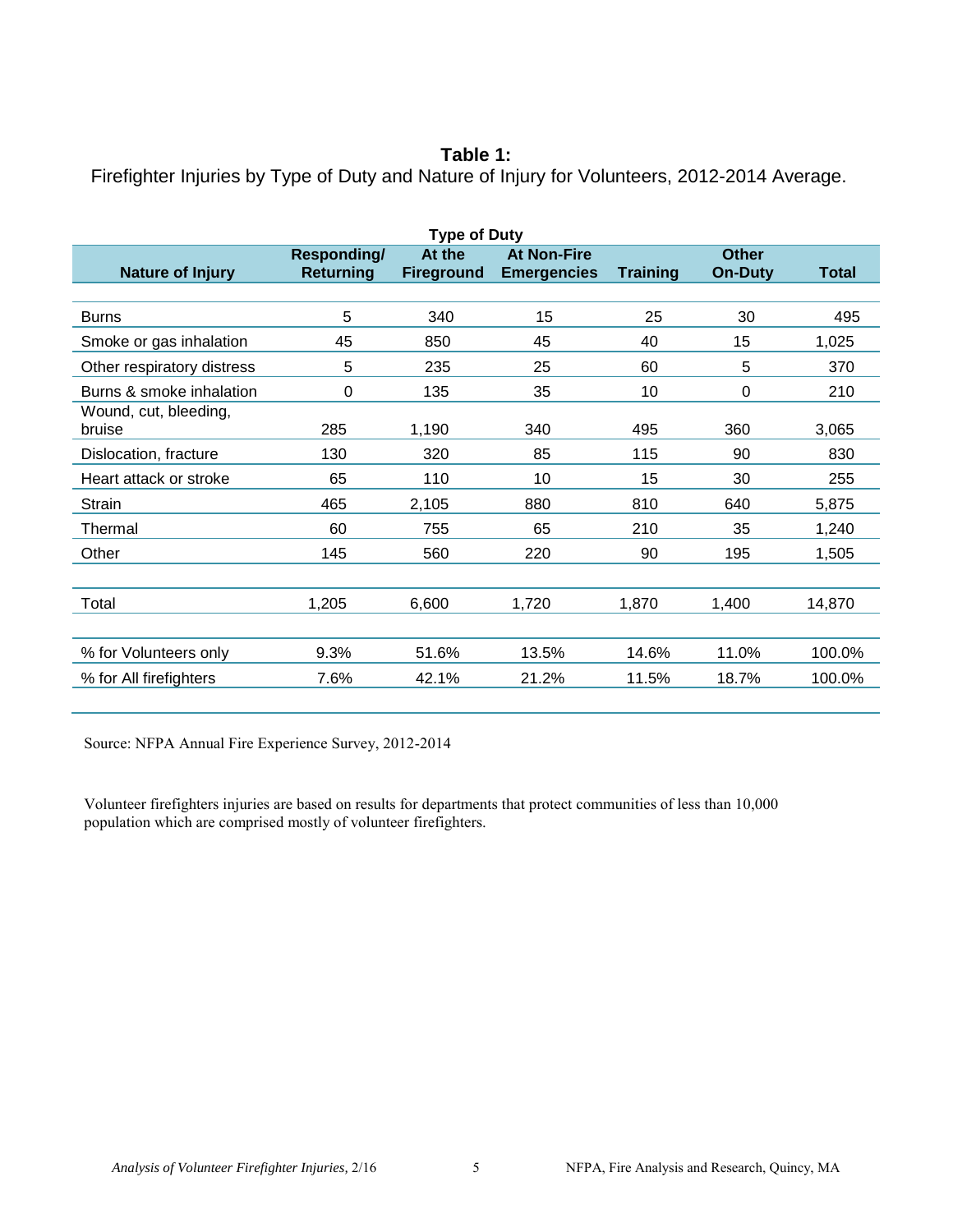## <span id="page-7-0"></span>**Table 2:**  Firefighter Injuries by Type of Duty and Nature of Injury for All Firefighters and Volunteers Only, 2012-2014 Average.

| l ype of Duty       |                  |                             |                  |                     |                  |                                |                  |                     |                      |                     |                  |
|---------------------|------------------|-----------------------------|------------------|---------------------|------------------|--------------------------------|------------------|---------------------|----------------------|---------------------|------------------|
|                     |                  |                             |                  |                     |                  |                                | <b>Training</b>  |                     | <b>Other on-Duty</b> |                     |                  |
| All                 | <b>Volunteer</b> | All                         | <b>Volunteer</b> | <b>All</b>          | <b>Volunteer</b> | All                            | <b>Volunteer</b> | <b>All</b>          | <b>Volunteer</b>     | All                 | <b>Volunteer</b> |
| <b>Firefighters</b> | Only             | <b>Firefighters</b>         | Only             | <b>Firefighters</b> | Only             | <b>Firefighters</b>            | Only             | <b>Firefighters</b> | Only                 | <b>Firefighters</b> | Only             |
|                     |                  |                             |                  |                     |                  |                                |                  |                     |                      |                     |                  |
| 0.5%                | 0.2%             | 5.7%                        | 5.2%             | 0.6%                | 0.7%             | 1.5%                           | 1.3%             | 1.6%                | 2.2%                 | 3.1%                | 3.2%             |
| 2.0%                | 3.6%             | 5.8%                        | 12.9%            | 0.8%                | 2.5%             | 0.8%                           | 2.3%             | 0.6%                | 0.9%                 | 3.0%                | 7.8%             |
| 0.8%                | 0.2%             | 1.7%                        | 3.6%             | 1.0%                | 1.3%             | 1.7%                           | 3.2%             | 1.2%                | 0.5%                 | 1.4%                | 2.6%             |
| 0.1%                | $0.0\%$          | 1.2%                        | 2.0%             | 0.4%                | 2.1%             | 0.5%                           | 0.5%             | 0.3%                | $0.0\%$              | 0.7%                | 1.4%             |
| 17.8%               | 23.8%            | 13.9%                       | 18.0%            | 14.6%               | 19.8%            | 18.0%                          | 26.5%            | 17.9%               | 25.5%                | 15.5%               | 20.9%            |
| 4.9%                | 10.7%            | 2.8%                        | 4.9%             | 2.0%                | 5.0%             | 4.6%                           | 6.2%             | 2.7%                | 6.4%                 | 3.0%                | 5.8%             |
| 2.8%                | 5.5%             | 0.9%                        | 1.7%             | 6.8%                | 0.7%             | 1.2%                           | 0.9%             | 2.1%                | 2.1%                 | 1.2%                | 1.8%             |
| 55.3%               | 38.8%            | 50.6%                       | 31.9%            | 60.6%               | 51.1%            | 59.6%                          | 43.2%            | 55.1%               | 45.7%                | 54.9%               | 38.3%            |
| 3.0%                | 5.0%             | 5.6%                        | 11.4%            | 1.0%                | 3.8%             | 5.6%                           | 11.1%            | 0.9%                | 2.6%                 | 3.6%                | 8.8%             |
| 12.7%               | 12.1%            | 11.8%                       | 8.5%             | 18.3%               | 12.9%            | 6.5%                           | 4.9%             | 17.6%               | 14.0%                | 13.7%               | 9.5%             |
|                     |                  |                             |                  |                     |                  |                                |                  |                     |                      |                     |                  |
| 100.0%              | 100.0%           | 100.0%                      | 100.0%           | 100.0%              | 100.0%           | 100.0%                         | 100.0%           | 100.0%              | 100.0%               | 100.0%              | 100.0%           |
|                     |                  | <b>Responding/Returning</b> |                  | At the Fireground   |                  | <b>At Non-Fire Emergencies</b> |                  |                     |                      |                     | <b>Total</b>     |

**Type of Duty** 

Source: NFPA Annual Fire Experience Survey, 2012-2014

Volunteer firefighters injuries are based on results for departments that protect communities of less than 10,000 population which are comprised mostly of volunteer firefighters.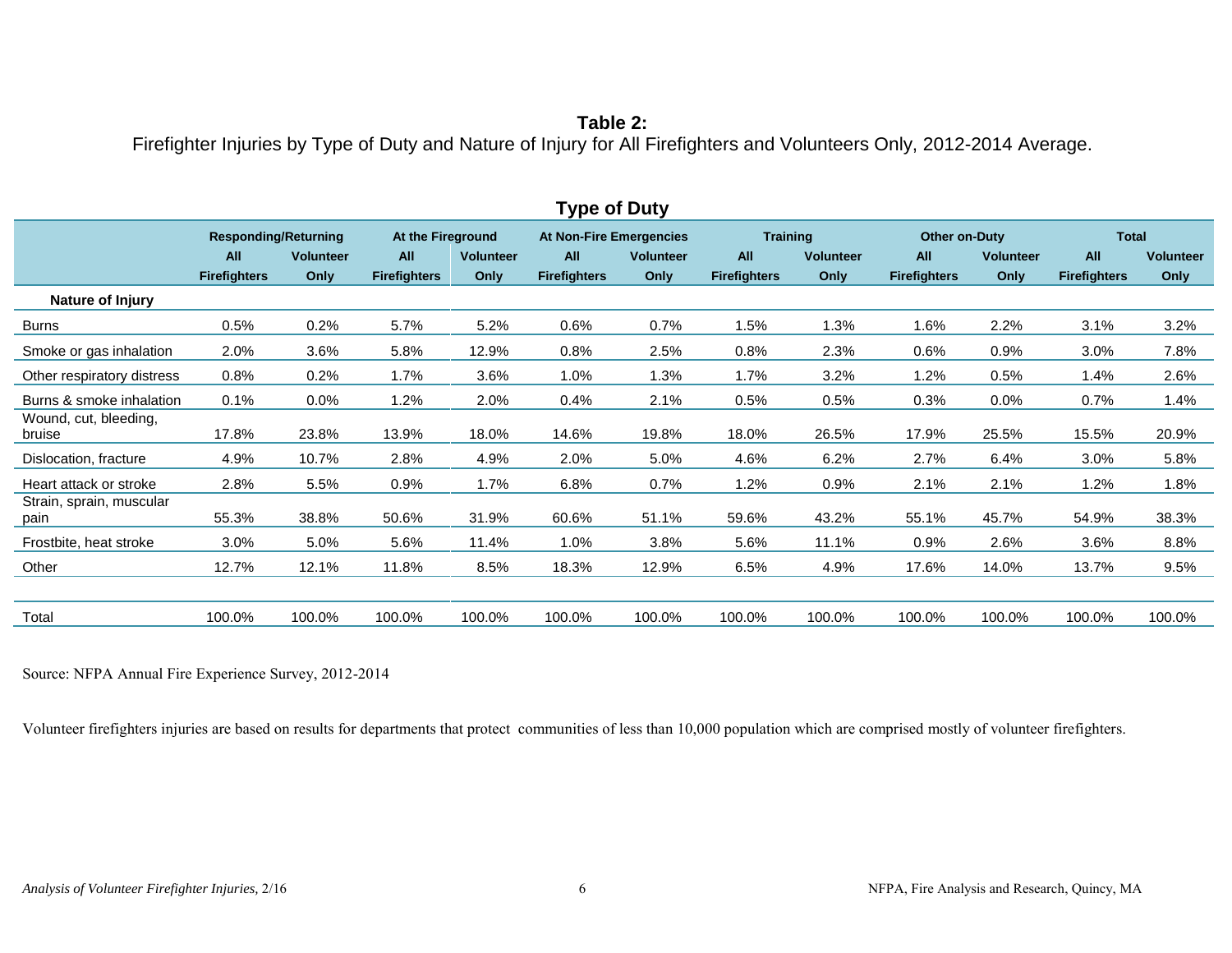#### **Table 3:**

<span id="page-8-0"></span>Causes of Volunteer Firefighter Injuries at the Fireground, 2012-2014 Average.

|                        | <b>Volunteer Only</b> |                | <b>All Firefighters</b> |                |
|------------------------|-----------------------|----------------|-------------------------|----------------|
| <b>Cause of Injury</b> | <b>Number</b>         | <b>Percent</b> | <b>Number</b>           | <b>Percent</b> |
| Exposure to fire       |                       |                |                         |                |
| products               | 1,125                 | 18.1%          | 2,615                   | 11.3%          |
| Exposure to            |                       |                |                         |                |
| chemicals, etc.        | 160                   | 2.5%           | 540                     | 2.3%           |
| Fall, jump, slip, trip | 1,580                 | 25.3%          | 5,600                   | 24.2%          |
| Overexertion, strain   | 1,205                 | 19.3%          | 6,040                   | 26.1%          |
| Contact with object    | 870                   | 14.0%          | 2,575                   | 11.1%          |
| Struck by              | 240                   | 3.8%           | 1,210                   | 5.2%           |
| Extreme weather        | 430                   | 6.9%           | 760                     | 3.3%           |
| Other                  | 630                   | 10.1%          | 3,815                   | 16.5%          |
|                        |                       |                |                         |                |
| Total                  | 6,240                 | 100.0%         | 23,155                  | 100.0%         |

Source: NFPA Annual Fire Experience Survey, 2012-2014

Volunteer firefighter injuries are based on results for departments that protect communities of less than 10,000 population these departments are comprised mostly of volunteer firefighters.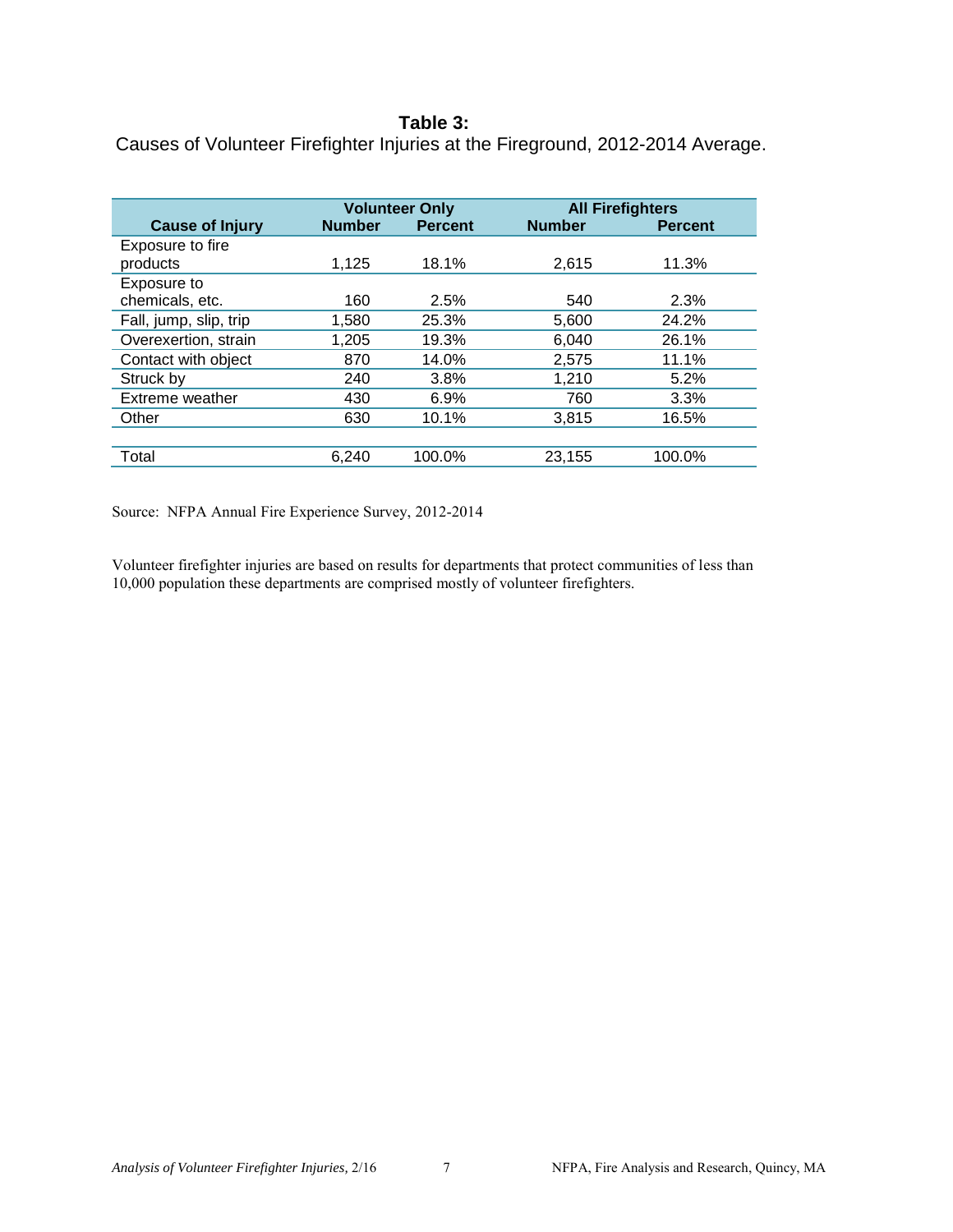

Figure 1: Firefighter Injuries by Type of Duty for All Firefighters and Volunteers Only.

Source: NFPA Annual Fire Experience Survey, 2012-2014.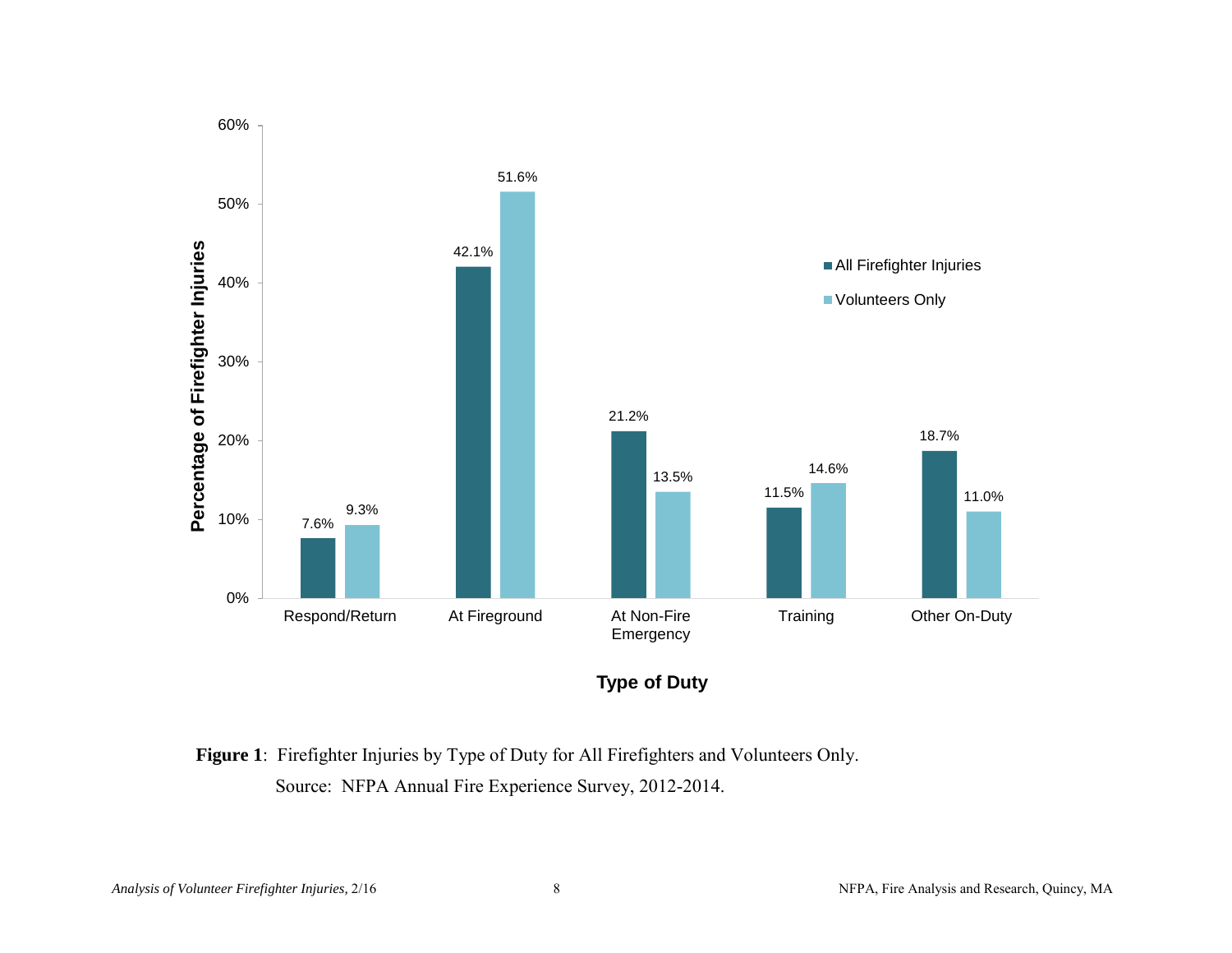

**Figure 2:** Nature of Injury for All Firefighters and Volunteers Only. Source: NFPA Annual Fire Experience Survey, 2012-2014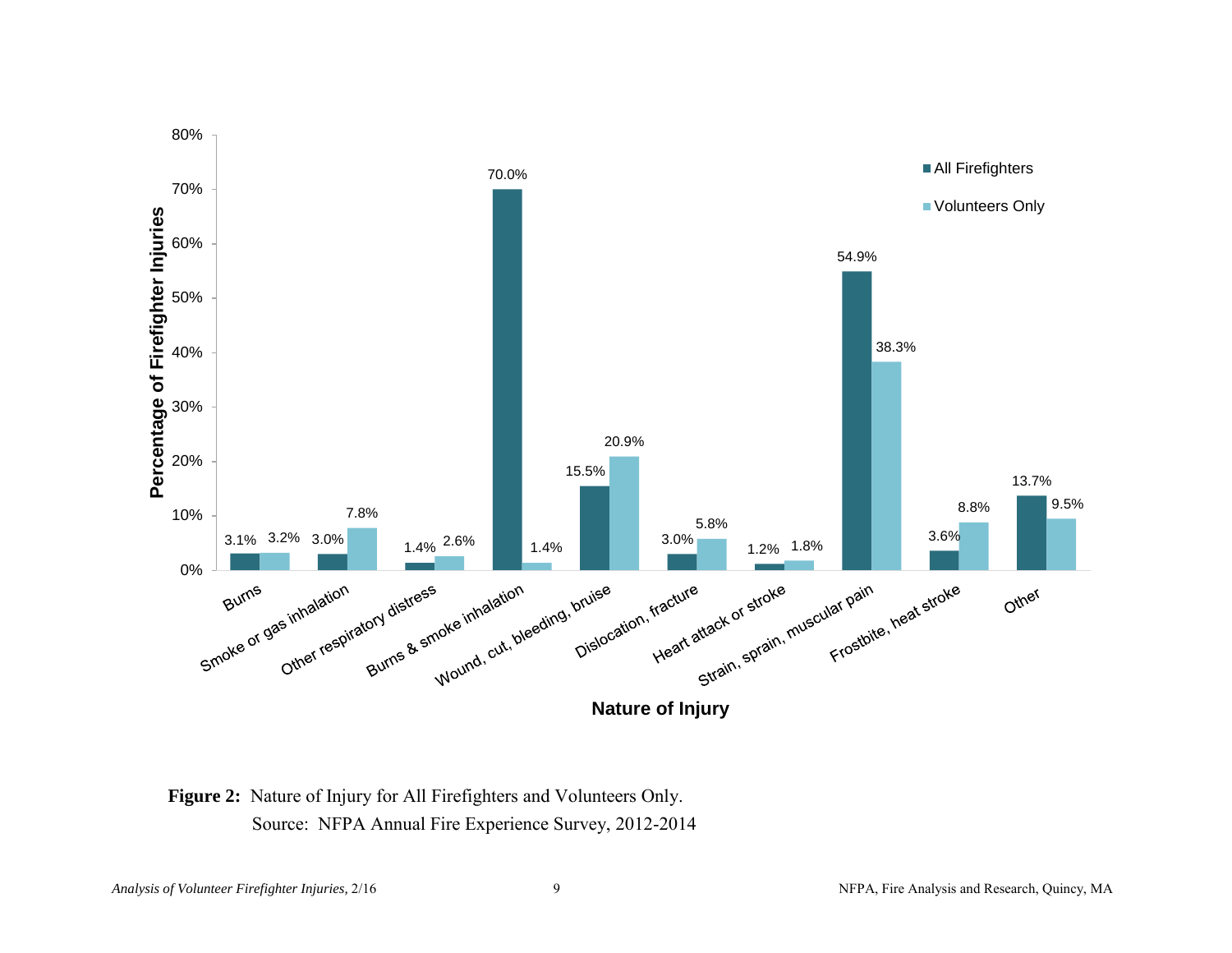## **Appendix**

## **Table A1:**  Department Type by Population Protected, 2014.

<span id="page-11-0"></span>

|                             | <b>Type of Department (Percent)</b> |               |                                   |                  |              |  |  |  |
|-----------------------------|-------------------------------------|---------------|-----------------------------------|------------------|--------------|--|--|--|
|                             | <b>All</b>                          | <b>Mostly</b> | <b>Mostly</b><br><b>Volunteer</b> | All              |              |  |  |  |
| <b>Population Protected</b> | <b>Career</b>                       | Career        |                                   | <b>Volunteer</b> | <b>Total</b> |  |  |  |
|                             |                                     |               |                                   |                  |              |  |  |  |
| 1,000,000 or more           | 69.2%                               | 30.8%         | $0.0\%$                           | 0.0%             | 100.0%       |  |  |  |
| 500,000<br>to 999,999       | 71.4                                | 23.8          | 4.8                               | 0.0              | 100.0        |  |  |  |
| to 499,999<br>250,000       | 78.6                                | 14.3          | 3.6                               | 3.6              | 100.0        |  |  |  |
| 100,000<br>to 249,999       | 81.3                                | 15.9          | 2.8                               | 0.0              | 100.0        |  |  |  |
| 50,000<br>99,999<br>to      | 63.0                                | 22.7          | 13.4                              | 0.9              | 100.0        |  |  |  |
| 25,000<br>49,999<br>to      | 46.0                                | 27.2          | 21.0                              | 5.9              | 100.0        |  |  |  |
| 10,000<br>24.999<br>to      | 21.7                                | 24.2          | 38.0                              | 16.2             | 100.0        |  |  |  |
| 5,000<br>9,999<br>to        | 5.5                                 | 9.4           | 38.4                              | 46.7             | 100.0        |  |  |  |
| 2,500<br>4,999<br>to        | 1.7                                 | 1.7           | 25.6                              | 71.0             | 100.0        |  |  |  |
| <b>Under 2.500</b>          | 0.6                                 | 0.9           | 5.3                               | 93.3             | 100.0        |  |  |  |
|                             |                                     |               |                                   |                  |              |  |  |  |
| All Departments             | 8.1                                 | 6.8           | 18.6                              | 66.4             | 100.0        |  |  |  |

Source: NFPA Survey of Fire Departments for U.S. Fire Experience, 2014.

Type of department is broken into four categories. All career departments are comprised of 100% career firefighters. Mostly career is comprised of 51 to 99% career firefighters, while mostly volunteer is comprised of 1 to 50% career firefighters. All volunteer departments are comprised of 100% volunteer firefighters.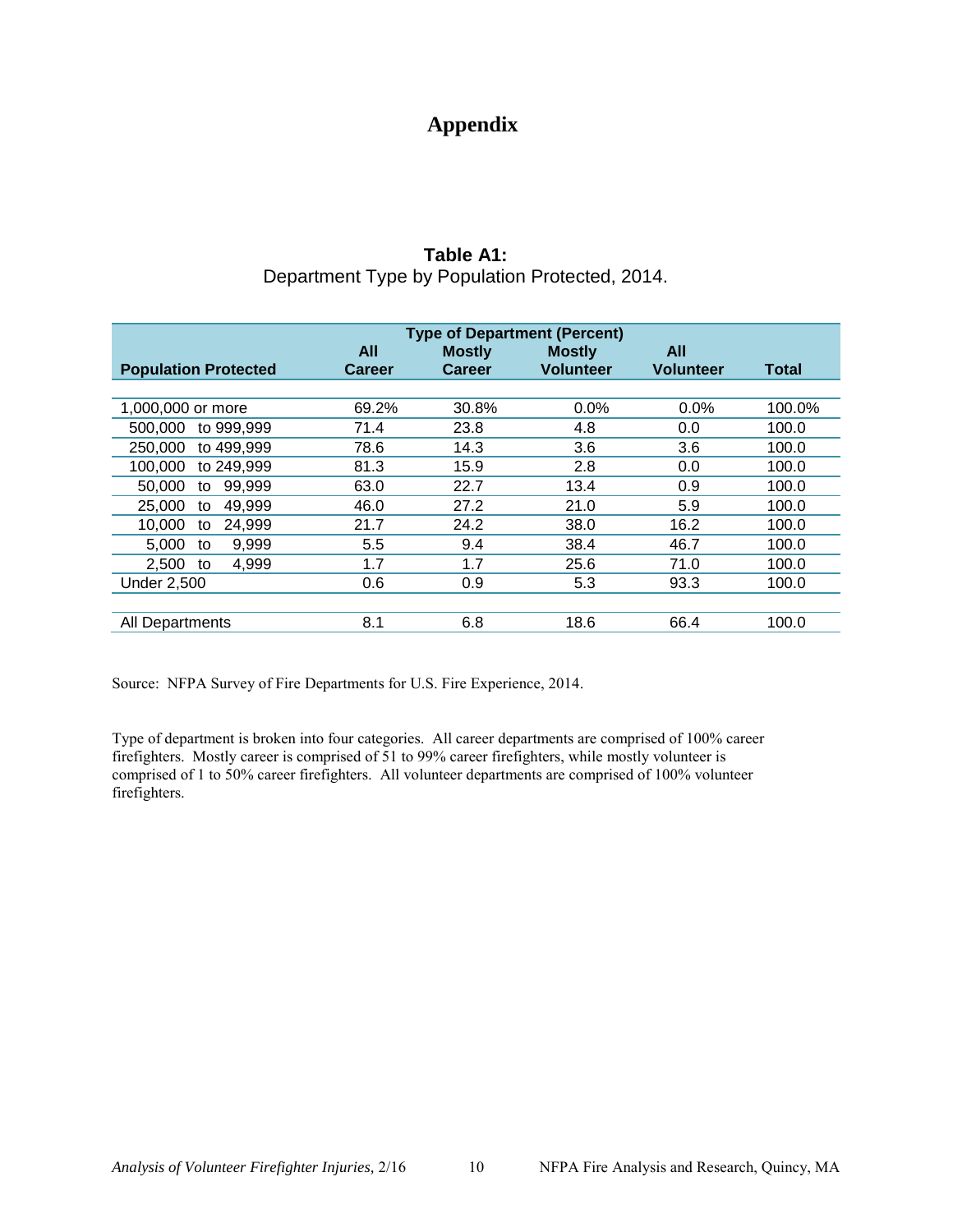



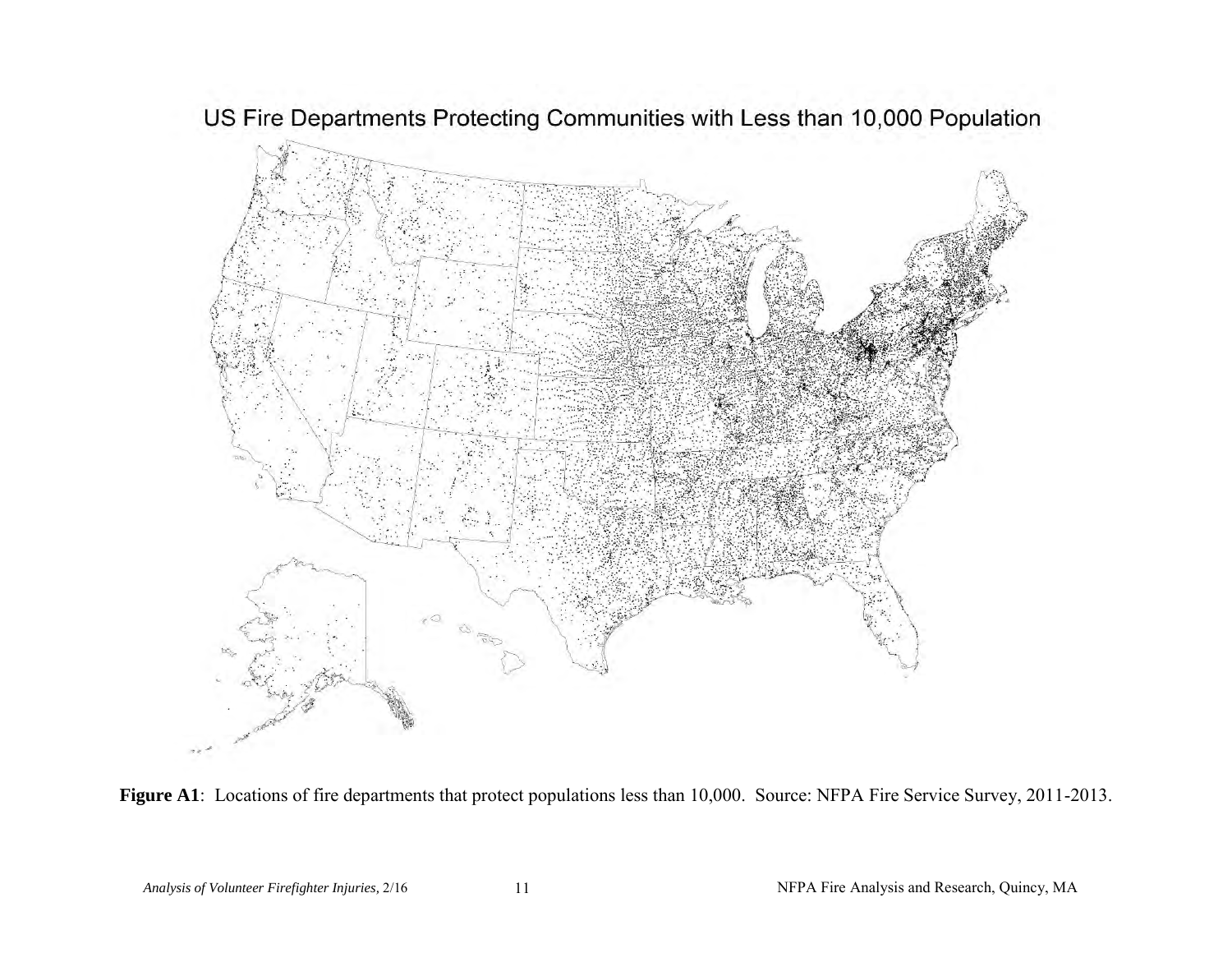**Table A2:**  Average Number of Fires and Non-Fire Incidents by Community Size, 2012-2014.

<span id="page-13-0"></span>

| <b>Community Size</b> |                      |                          |                          |                          |                        |                        |                         |                      |                      |                |
|-----------------------|----------------------|--------------------------|--------------------------|--------------------------|------------------------|------------------------|-------------------------|----------------------|----------------------|----------------|
|                       | 1,000,000<br>or more | 500,000<br>to<br>999,999 | 250,000<br>to<br>499,999 | 100,000<br>to<br>249,999 | 50,000<br>to<br>99,999 | 25,000<br>to<br>49,999 | 10,0000<br>to<br>24,999 | 5,000<br>to<br>9,999 | 2,500<br>to<br>4,999 | under<br>2,500 |
| Fires                 | 4,597                | 2,308                    | 988                      | 464                      | 191                    | 106                    | 60                      | 34                   | 23                   | 11             |
| Rescue, EMS etc.,     | 138,135              | 64,073                   | 22,857                   | 12,405                   | 4,842                  | 1,944                  | 979                     | 337                  | 164                  | 43             |
| False alarm responses | 15,180               | 5,556                    | 2,110                    | 1,222                    | 567                    | 304                    | 136                     | 54                   | 21                   | 5              |
| Mutual aid responses  | 1,672                | 1,198                    | 647                      | 347                      | 196                    | 133                    | 86                      | 55                   | 32                   | 12             |
| Hazardous materials   | 1,782                | 779                      | 308                      | 177                      | 84                     | 50                     | 25                      | 11                   | 4                    | $\mathbf{1}$   |
| Other hazardous       | 2,108                | 1,082                    | 594                      | 285                      | 147                    | 72                     | 37                      | 19                   | 9                    | $\overline{2}$ |
| All other responses   | 83,899               | 12,631                   | 6,606                    | 2,715                    | 1,139                  | 481                    | 206                     | 78                   | 29                   | $\overline{7}$ |
| Total                 | 252,172              | 87,559                   | 34,109                   | 17,487                   | 7,003                  | 3,122                  | 1,509                   | 581                  | 278                  | 76             |
|                       |                      |                          |                          |                          |                        |                        |                         |                      |                      |                |
|                       |                      | 500,000                  | 250,000                  | 100,000                  | 50,000                 | 25,000                 | 10,0000                 | 5,000                | 2,500                |                |
|                       | 1,000,000<br>or more | to<br>999,999            | to<br>499,999            | to<br>249,999            | to<br>99,999           | to<br>49,999           | to<br>24,999            | to<br>9,999          | to<br>4,999          | under<br>2,500 |
|                       |                      |                          |                          |                          |                        |                        |                         |                      |                      |                |
| <b>Fires</b>          | 1.8%                 | 2.6%                     | 2.9%                     | 2.7%                     | 2.7%                   | 3.4%                   | 4.0%                    | 5.8%                 | 8.3%                 | 13.8%          |
| Rescue, EMS etc.,     | 54.8%                | 73.2%                    | 67.0%                    | 70.9%                    | 69.1%                  | 62.3%                  | 64.9%                   | 57.9%                | 59.1%                | 56.6%          |
| False alarm responses | 6.0%                 | 6.3%                     | 6.2%                     | 7.0%                     | 8.1%                   | 9.7%                   | 9.0%                    | 9.3%                 | 7.6%                 | 6.6%           |
| Mutual aid responses  | 0.7%                 | 1.4%                     | 1.9%                     | 2.0%                     | 2.8%                   | 4.3%                   | 5.7%                    | 9.5%                 | 11.5%                | 15.1%          |
| Hazardous materials   | 0.7%                 | 0.9%                     | 0.9%                     | 1.0%                     | 1.2%                   | 1.6%                   | 1.7%                    | 1.8%                 | 1.3%                 | 1.3%           |
| Other hazardous       | 0.8%                 | 1.2%                     | 1.7%                     | 1.6%                     | 2.1%                   | 2.3%                   | 2.4%                    | 3.2%                 | 3.2%                 | 2.6%           |
| All other responses   | 33.3%                | 14.4%                    | 19.4%                    | 15.5%                    | 16.3%                  | 14.9%                  | 13.7%                   | 13.4%                | 10.5%                | 9.2%           |
| Total                 | 100.0%               | 100.0%                   | 100.0%                   | 100.0%                   | 100.0%                 | 100.0%                 | 100.0%                  | 100.0%               | 100.0%               | 100.0%         |

Source: NFPA's Survey of Fire Departments for U.S. Fire Experience (2013-2014)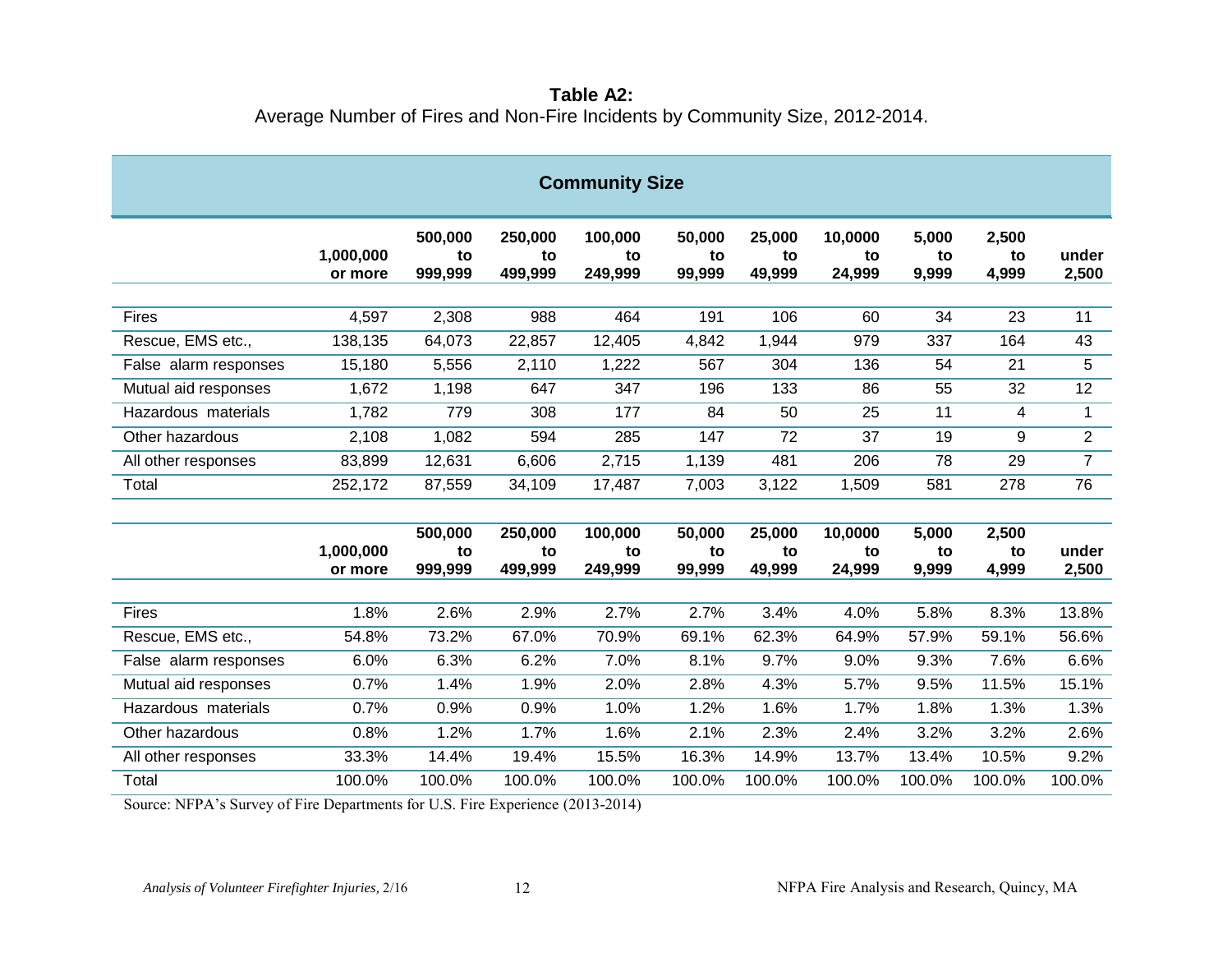## **Table A3:**

<span id="page-14-0"></span>

| Departments Providing Emergency Medical Service, by Community Size |
|--------------------------------------------------------------------|
| (Percent), 2012-2014.                                              |

|                             | <b>No</b>  |            |            |       |
|-----------------------------|------------|------------|------------|-------|
| <b>Population Protected</b> | <b>EMS</b> | <b>BLS</b> | <b>ALS</b> | Total |
|                             |            |            |            |       |
| 1,000,000 or more           | 0.0%       | 0.0%       | 100.0%     | 100%  |
| 500,000 to 999,999          | 0.0        | 31.7       | 68.3       | 100%  |
| 250,000 to 499,999          | 1.6        | 27.0       | 71.4       | 100%  |
| 100,000 to 249,999          | 2.8        | 34.3       | 63.0       | 100%  |
| 50,000 to 99,999            | 6.4        | 37.3       | 56.3       | 100%  |
| 25,000 to<br>49.999         | 16.8       | 37.3       | 46.0       | 100%  |
| 10,000 to<br>24.999         | 27.1       | 41.3       | 31.6       | 100%  |
| 5,000 to<br>9.999           | 38.5       | 43.2       | 18.3       | 100%  |
| $2.500$ to<br>4.999         | 41.2       | 46.5       | 12.2       | 100%  |
| under 2,500                 | 45.5       | 48.5       | 6.1        | 100%  |
|                             |            |            |            |       |
| Nationwide                  | 39.0       | 45.6       | 15.5       | 100%  |

Source: NFPA Fire Service Survey, 2012-2014.

BLS refers to fire departments providing basic life support and ALS refers to fire departments providing advanced life support.